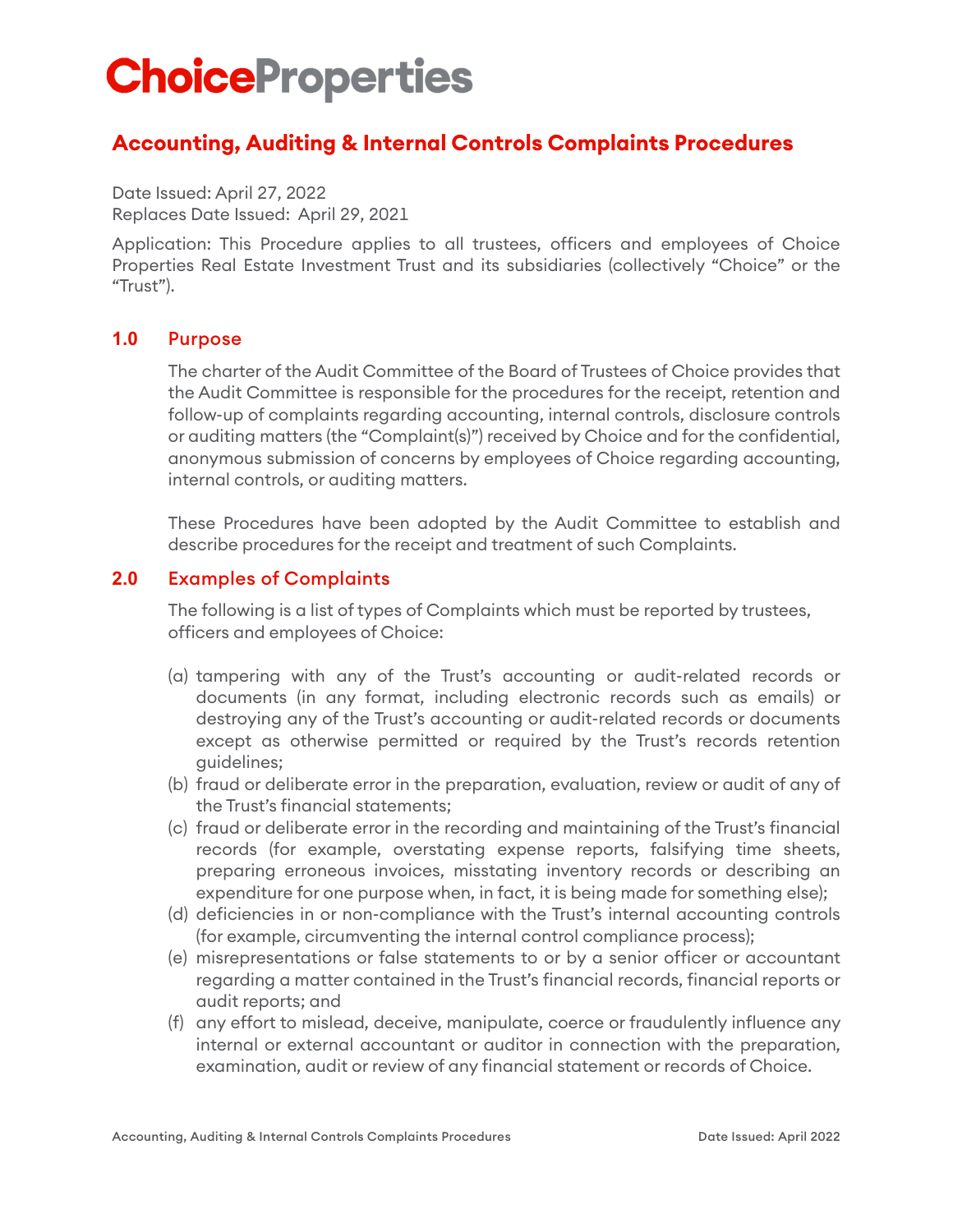Fraudulent activities which are not related to accounting, internal controls, disclosure controls or auditing matters must be reported in accordance with the Choice Code of Conduct and dealt with in accordance with the Trust's Anti-Fraud Policy.

# **3.0** Reporting of Complaints

Everyone subject to these procedures must report a Complaint promptly and in any event within 24 hours of becoming aware of the subject matter of the Complaint. Except as permitted under applicable securities laws, rules or regulations, Complaints can be brought in any of the following ways:

- (a) Anonymously by using the Integrity Action Line (1-855-441-6840 or www.choiceintegrity.com);
- (b) by speaking to your manager , Human Resources or Compliance;
- (c) by contacting by phone, in writing or by email, one of the individuals set out on Appendix "A"; or
- (d) If the Complaint is about one of the foregoing individuals, the chair of the Audit Committee may be contacted by using the contact information set out on Appendix "B".

# **4.0** Anonymity and Confidentiality

Complaints may be made on an anonymous basis. Unless otherwise required by law, Choice will maintain the strict confidentiality of the subject of the Complaint and the identity of the person making the Complaint (if disclosed). Such information will only be made available to those individuals who need to know of the Complaint, including any regulators and/or law enforcement individuals, as required, in order that the Complaint be properly investigated and addressed.

### **5.0** Prohibition on Retaliation

In no circumstances will there be any reprisals by Choice or any of its employees against any person who has in good faith made a Complaint. "Reprisals" means termination, demotion, discipline or any other action with an adverse effect on such person. Nor shall any employee of Choice take any such actions with the aim of preventing any person from making a Complaint. Engaging in any of the above conduct will result in discipline, up to and including termination of employment.

#### **6.0** Investigation of Complaints

Upon the receipt of a Complaint, the Vice President, Associate General Counsel and/or the Senior Vice President, General Counsel & Secretary (collectively, the "Authorized Officers") will be notified unless one of them is the subject of a Complaint in which case that individual shall not be notified. Once notified, the Authorized Officer(s) shall:

(a) Depending on the nature and severity of the Complaint, immediately notify the Ethics and Compliance Committee (members of which are outlined in Appendix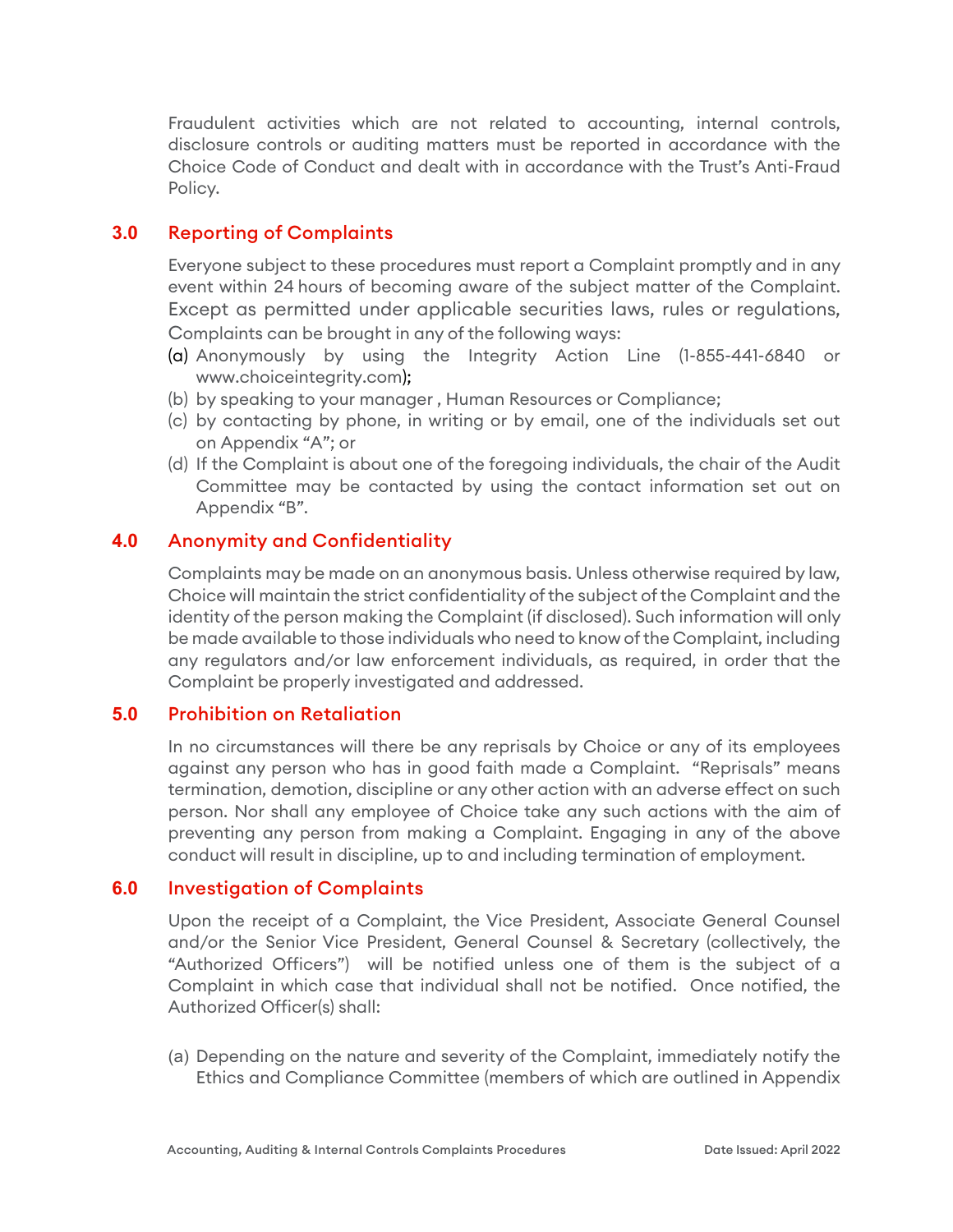"A") and/or the Chair of the Audit Committee, as applicable, unless one of them is the subject of a Complaint in which case that individual shall not be notified;

- (b) determine whether an investigation into the Complaint is advisable;
- (c) immediately commence an investigation into the Complaint, if applicable;
- (d) involve and inquire of others in the course of the investigation but only to the extent necessary so as to preserve confidentiality;
- (e) involve law enforcement officials to the extent required or deemed appropriate;
- (f) within thirty (30) days of the receipt of the Complaint, use best efforts to reach a conclusion as to whether the Complaint was unfounded or substantiated;
- (g) within sixty (60) days of the receipt of the Complaint, prepare a report which outlines:
	- (i) whether or not the claim was substantiated;
	- (ii) a summary of major findings of the investigation; and, if the Complaint was substantiated;
	- (iii) recommendations for appropriate disciplinary action, if any; and
	- (iv) recommendations for actions which may be taken to prevent future similar incidents.
- (h) immediately upon completion of the report referred to in subsection (g), submit the report to the Ethics and Compliance Committee and the Chair of the Audit Committee, as applicable.
- (i) Report the incident to the Audit Committee at its next regularly scheduled meeting.

# **7.0** Retention of Complaints

All Complaints shall be fully documented by the individuals who receive them. Information collected in the course of an investigation into a Complaint and the report on such investigation required by these procedures shall be retained by Choice for seven (7) years and shall be marked "Privileged and Confidential". All documents and files in connection with a Complaint shall be consolidated and kept in one secure location.

#### **8.0** Interpretation

Any questions concerning these Procedures should be directed to the Vice President, Associate General Counsel. Responsibility for the interpretation of these Procedures rests jointly with the Vice President, Associate General Counseland the Senior Vice President, General Counsel & Secretary.

#### **9.0** Review

These Procedures shall be reviewed annually by the Audit Committee.

#### Appendix "A"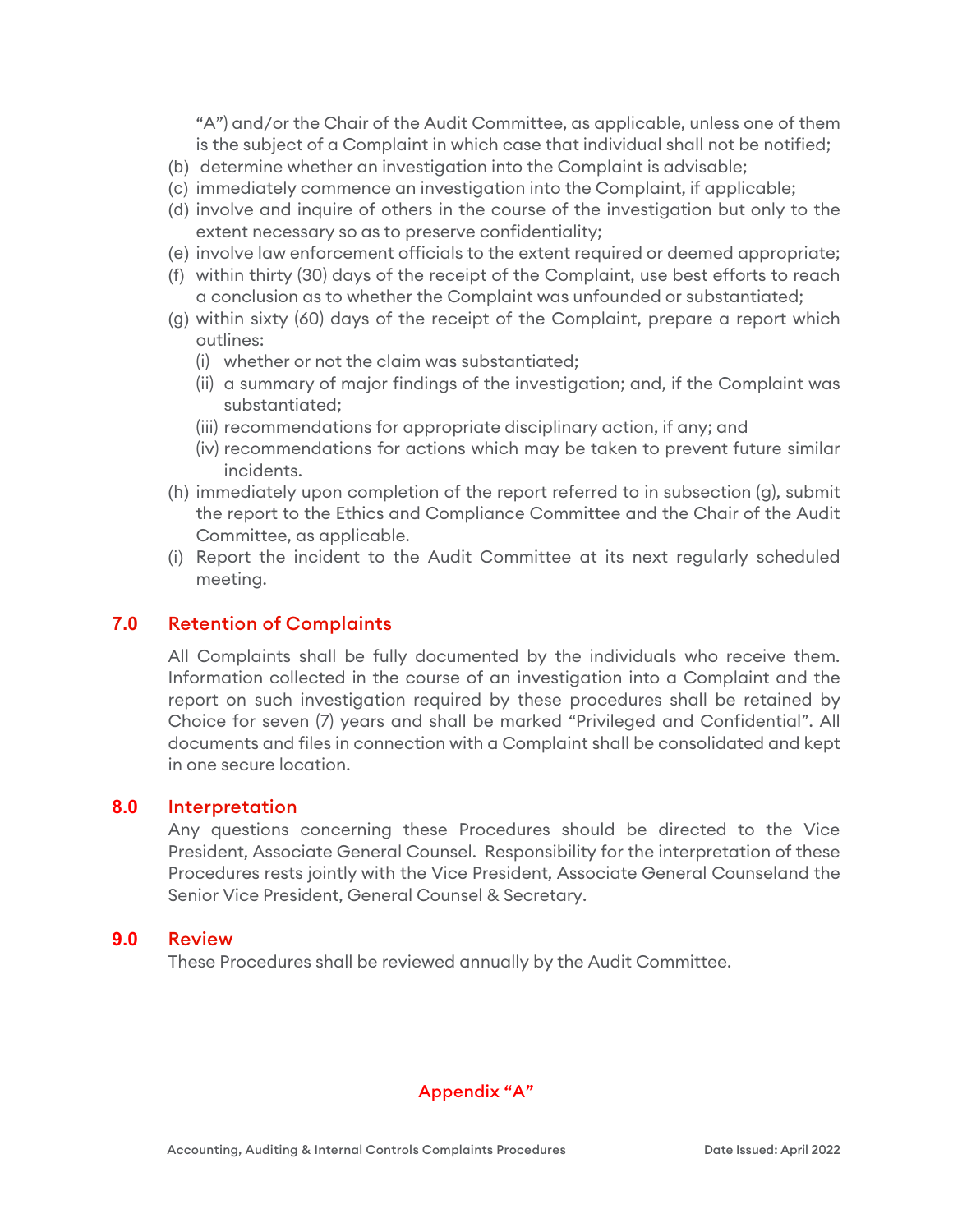#### Ethics and Compliance Committee Members

President and Chief Executive Officer

22 St. Clair Avenue East, Suite 700 Toronto, ON M4T 2S5 416-628-7861

Chief Financial Officer

22 St. Clair Avenue East, Suite 700 Toronto, ON M4T 2S5 416-628-7872

EVP, Leasing & Operations

22 St. Clair Avenue East, Suite 700 Toronto, ON M4T 2S5 416-628-7798

SVP, General Counsel & Secretary

22 St. Clair Avenue East, Suite 700 Toronto, ON M4T 2S5 416-628-7795

SVP, Construction & Development

22 St. Clair Avenue East, Suite 700 Toronto, ON M4T 2S5 416-628-7316

VP, Associate General Counsel

22 St. Clair Avenue East, Suite 700 Toronto, ON M4T 2S5 416-324-5325

VP, Human Resources

22 St. Clair Avenue East, Suite 700 Toronto, ON M4T 2S5 416-628-7863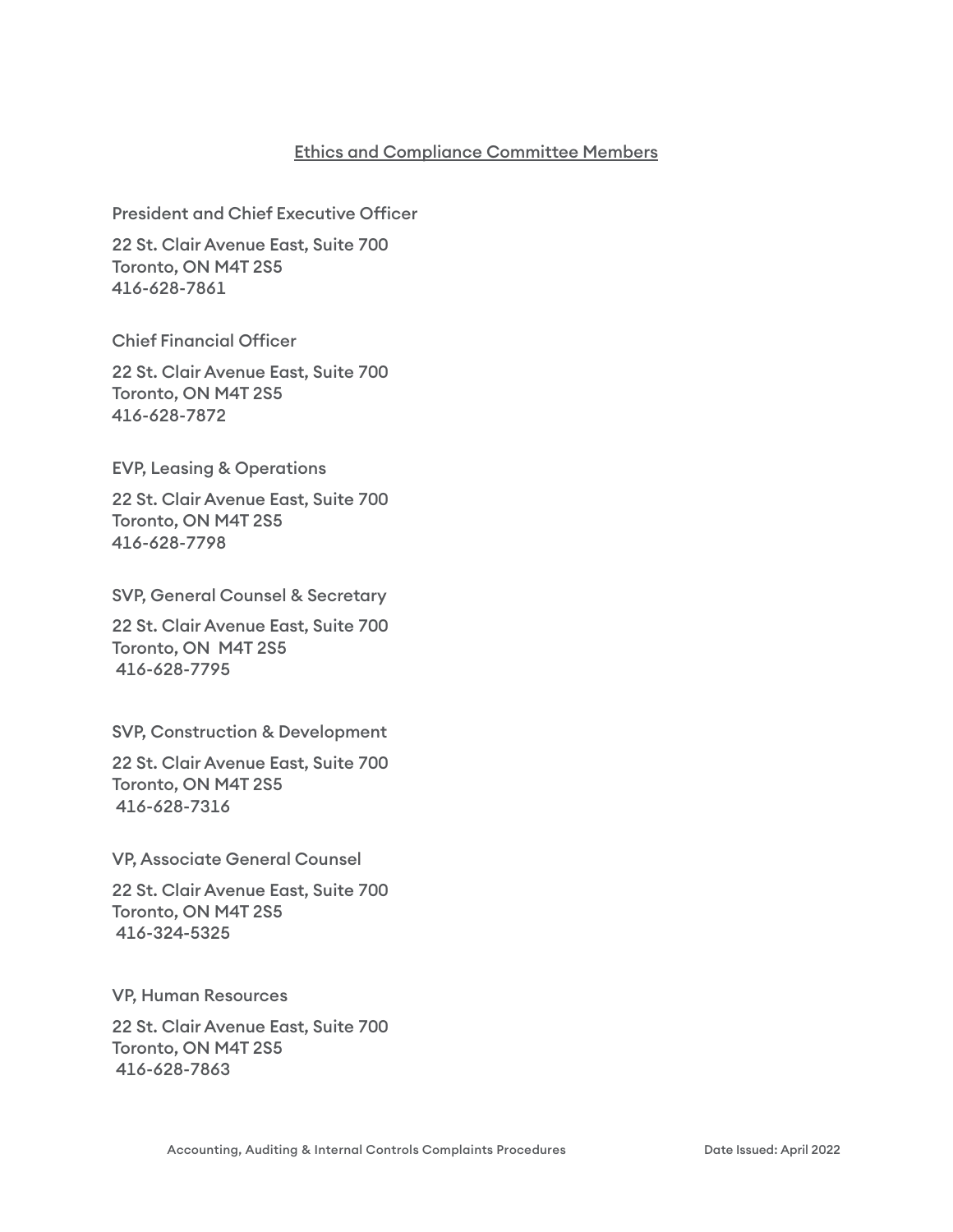VP and Chief Risk Officer, George Weston Limited

22 St. Clair Avenue East, Suite 700 Toronto, ON M4T 2S5 416-965-5540



Accounting, Auditing & Internal Controls Complaints Procedures **Date Issued: April 2022**